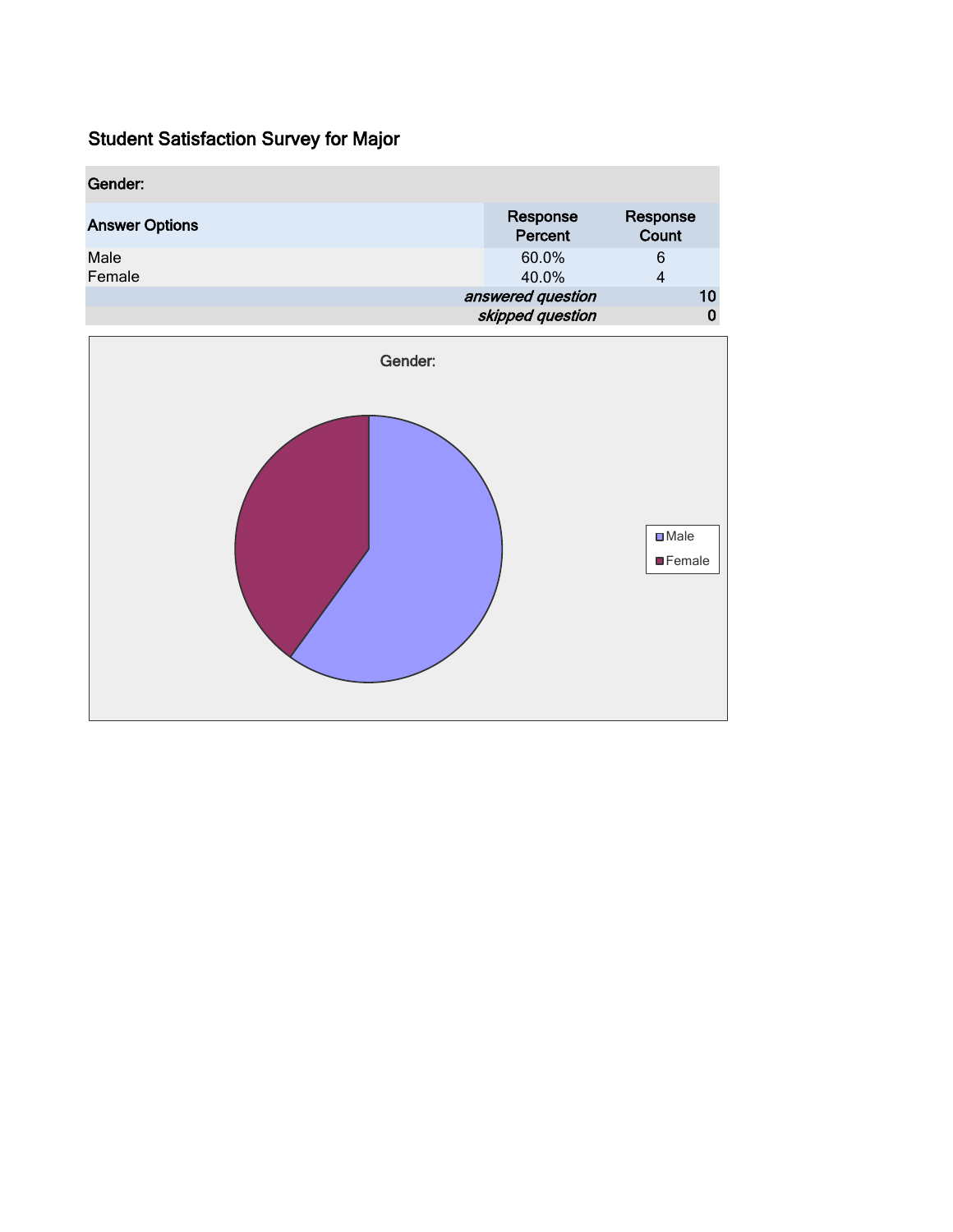| Campus:               |                     |                   |
|-----------------------|---------------------|-------------------|
| <b>Answer Options</b> | Response<br>Percent | Response<br>Count |
| National              | 90.0%               | 9                 |
| Chuuk                 | 0.0%                | 0                 |
| Kosrae                | 0.0%                | 0                 |
| Pohnpei               | 10.0%               |                   |
| Yap                   | 0.0%                | 0                 |
|                       | answered question   | 10                |
|                       | skipped question    | 0                 |

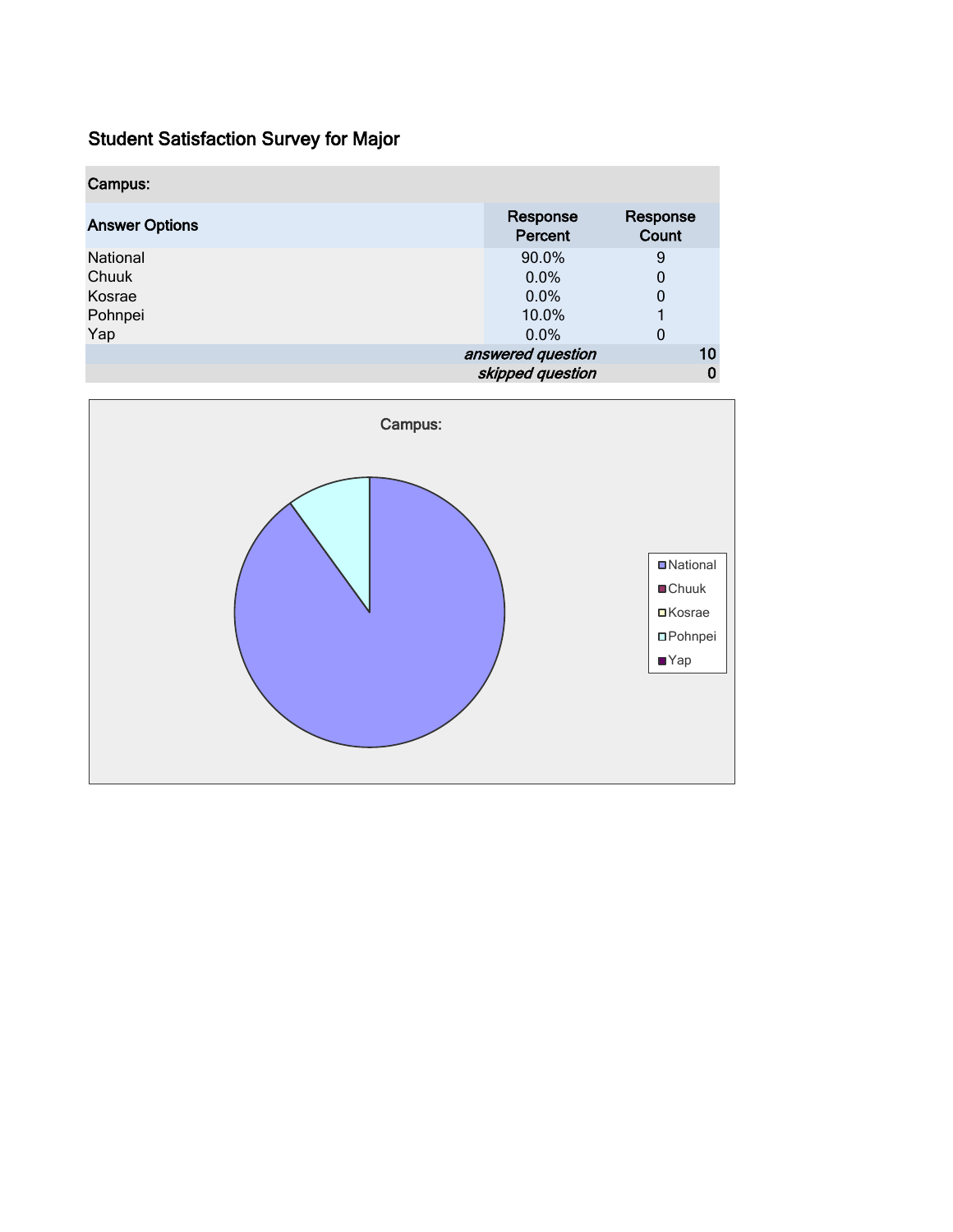| Major:                                                                                                          |                                                  |                                         |                                   |                                                     |                                                 |                                                             |           |                             |                                                    |                                                          |                                    |
|-----------------------------------------------------------------------------------------------------------------|--------------------------------------------------|-----------------------------------------|-----------------------------------|-----------------------------------------------------|-------------------------------------------------|-------------------------------------------------------------|-----------|-----------------------------|----------------------------------------------------|----------------------------------------------------------|------------------------------------|
| Associate of Science (A.S.)                                                                                     |                                                  |                                         |                                   |                                                     |                                                 |                                                             |           |                             |                                                    |                                                          |                                    |
| <b>Answer Options</b>                                                                                           | Ag. & Nat. Res.<br>Management                    | Agriculture                             | <b>Business</b><br>Administration | Computer<br>Information<br><b>Systems</b>           | <b>Hospitality and</b><br>Tourism<br>Management | Marine<br><b>Science</b>                                    | Nursing   | <b>Public Health</b>        | <b>Teacher</b><br><b>Education -</b><br>Elementary | Response<br>Count                                        |                                    |
| Majors:                                                                                                         | 10                                               | $\mathbf{0}$                            | $\mathbf{0}$                      |                                                     | $\Omega$                                        | $\mathbf 0$                                                 | 0         | $\mathbf 0$                 | $\Omega$                                           | 10                                                       |                                    |
| Associate of Arts (A.A.)                                                                                        |                                                  |                                         |                                   |                                                     |                                                 |                                                             |           |                             |                                                    |                                                          |                                    |
| <b>Answer Options</b>                                                                                           | <b>Health Career</b><br>Opportunities<br>Program | <b>Liberal Arts</b>                     | Micronesian<br><b>Studies</b>     | <b>Teacher</b><br>Preparation                       | <b>Response Count</b>                           |                                                             |           |                             |                                                    |                                                          |                                    |
| Majors:                                                                                                         | $\mathbf{0}$                                     | $\mathbf 0$                             |                                   | $\mathbf 0$                                         |                                                 |                                                             |           |                             |                                                    |                                                          |                                    |
| Associate of Applied Science (A.A.S.)                                                                           |                                                  |                                         |                                   |                                                     |                                                 |                                                             |           |                             |                                                    |                                                          |                                    |
| <b>Answer Options</b>                                                                                           | <b>Building</b><br>Technology                    | <b>Electronics</b><br><b>Technology</b> | <b>Telecommunicat</b><br>ions     | Response<br>Count                                   |                                                 |                                                             |           |                             |                                                    |                                                          |                                    |
| Majors:                                                                                                         | $\Omega$                                         | $\Omega$                                | $\mathbf{0}$                      | $\mathbf{0}$                                        |                                                 |                                                             |           |                             |                                                    |                                                          |                                    |
| Certificate of Achievement (C.A.)                                                                               |                                                  |                                         |                                   |                                                     |                                                 |                                                             |           |                             |                                                    |                                                          |                                    |
| <b>Answer Options</b>                                                                                           | Agriculture and<br>Food<br>Technology            | <b>Basic Public</b><br>Health           | Bookkeeping                       | <b>Building</b><br><b>Maintenance</b><br>and Repair | Cabinet<br><b>Making/Furniture</b><br>Making    | Career<br><b>Education:</b><br>Motor<br>Vehicle<br>Mechanic | Carpentry | Construction<br>Electricity | Electronic<br>Engineering<br>Technology            | Health<br><b>Assistant</b><br><b>Training</b><br>Program | <b>Nursing</b><br><b>Assistant</b> |
| Majors:                                                                                                         | $\mathbf{0}$                                     | $\mathbf{0}$                            | $\mathbf{0}$                      | $\mathbf 0$                                         | $\mathbf 0$                                     | $\mathbf 0$                                                 | 0         | $\mathbf 0$                 | $\mathbf 0$                                        | $\mathbf 0$                                              | $\mathbf 0$                        |
| The book in the constitution of the Constitution of the Constitution of the Constitution of the Constitution of |                                                  |                                         |                                   |                                                     |                                                 |                                                             |           |                             |                                                    |                                                          |                                    |

| Ining-Year Certificate (I.Y.C) |            |                            |                      |                                               |                       |
|--------------------------------|------------|----------------------------|----------------------|-----------------------------------------------|-----------------------|
| <b>Answer Options</b>          | Accounting | General<br><b>Business</b> | <b>Public Health</b> | <b>Teacher</b><br>Preparation -<br>Elementary | <b>Response Count</b> |
| Maiors:                        |            |                            |                      |                                               |                       |
| Bachelor of Arts (B.A.)        |            |                            |                      |                                               |                       |

| <b>Answer Options</b> | Elementary<br>Education | Response<br>Count |
|-----------------------|-------------------------|-------------------|
| Maiors:               |                         |                   |

|                   | Question<br><b>Totals</b> |
|-------------------|---------------------------|
| answered question | 10                        |
| skipped question  |                           |

Refrigerator and Air Conditioning

Secretarial Science Trial Counselor

 $\begin{array}{ccccccc}\n0 & 0 & 0 & 0 & 0\n\end{array}$ 

Response Count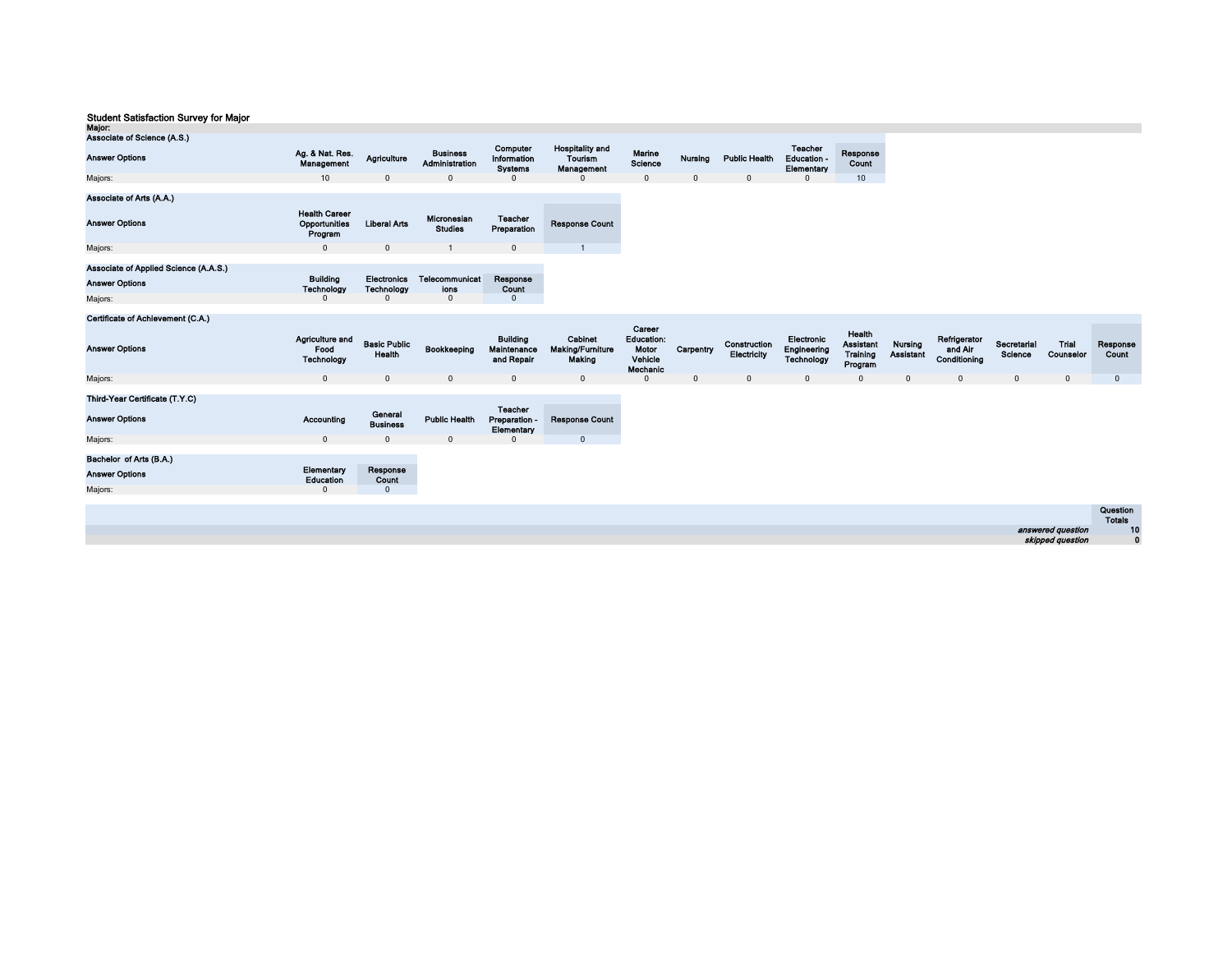| <b>State of Origin:</b> |                     |                   |
|-------------------------|---------------------|-------------------|
| <b>Answer Options</b>   | Response<br>Percent | Response<br>Count |
| Chuuk                   | $0.0\%$             | 0                 |
| Kosrae                  | 20.0%               | $\overline{2}$    |
| Pohnpei                 | 70.0%               | 7                 |
| Yap                     | 10.0%               |                   |
| Other (please specify)  |                     | 0                 |
|                         | answered question   | 10                |
|                         | skipped question    | 0                 |